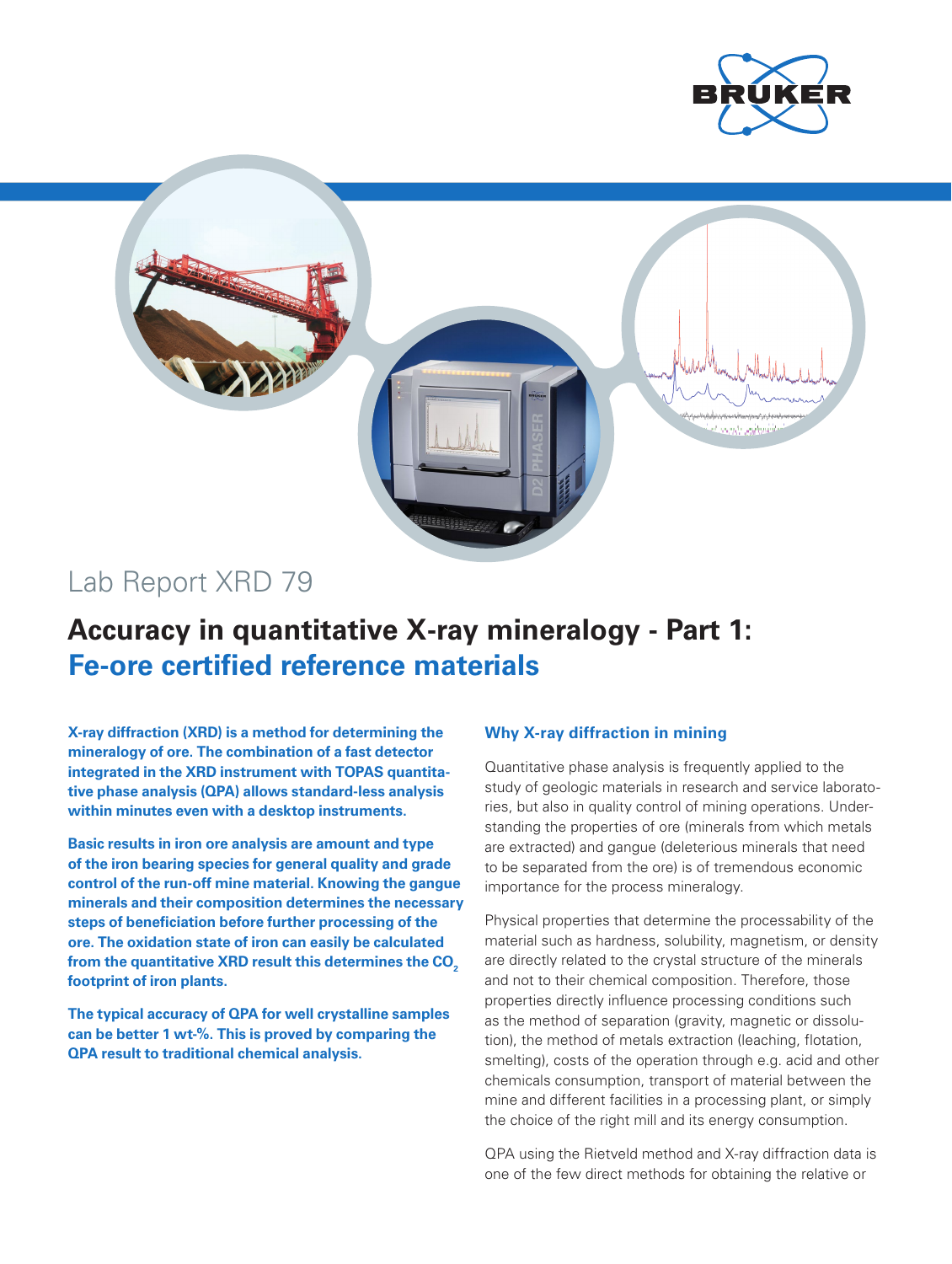absolute phase abundances of crystalline and non-crystalline (amorphous or nano-crystalline) components in a mixture. The frequently asked question: "How accurate is this method?" is answered here for certified reference materials from Dillinger Hütte as an example for well crystallized ore.

### **How to assess accuracy**

Accuracy is considered as closeness of the analytical result to the true value. The assessment of the accuracy of QPA is neither a simple nor a straightforward task. The true result of the analysis is a priori unknown. Even expected concentrations of synthetic mixtures are prone to experimental uncertainties e.g. errors of weighing. In general it is impossible to assess the accuracy of a single sample QPA analysis without having further information on composition or phase content.

The accuracy of the QPA result may be evaluated by comparing to traditional chemical analysis. The XRD based chemical analysis of a multi-phase mixture follows from the phase abundances and the known stoichiometry of the crystalline phases. This method requires the composition of the crystalline phases to be well defined. A complication – in particular for minerals – is that frequently idealized compositions are known only and the true composition of the species present in the specimen is not known. Furthermore, one needs to bear in mind that traditional elemental analysis does not distinguish between crystalline phase abundances and amorphous content. The composition of amorphous phases may be unknown or only partly known. Even well crystalline material may contain amorphous components due to non-diffracting surface layers of the grains.

## **Results and Discussion**

Figures 1 and 2 show iron ores as typical examples of moderately complex materials. The samples are the commercially available reference materials SX11-12 and SX11-14 certified by Dillinger Hütte. XRD data were measured with Co radiation and the LYNXEYE detector on a D2 PHASER desktop diffractometer. The scan conditions were a step width of 0.02° at 0.2 sec measuring time per step. The total scan time was about 12 min.

Table 1 summarizes what minerals where identified for the two samples. The phase abundances from Rietveld QPA are presented in Tables 2 and 3. The sample SX11-12 is a predominantly hematitic high-grade iron ore with only very little amounts of gangue. SX11-14 is magnetite rich ore with more complex gangue mineralogy.

According to the nominal chemical formulae of the minerals the phase abundances were split into the total metallic iron

## **TOPAS quantitative phase analysis**

Quantitative phase analysis (QPA) using the Rietveld [1] method was performed using the TOPAS [2] software. It is based on the calculation of the full powder pattern from crystal structure information. Therefore, it does not rely on calibration curves and also tube ageing does not need consideration.

Quantitative phase analysis in the TOPAS software is based on the method first described by Hill and Howard in 1987 [3]. This method is based on the assumption that (i) all phases in the specimen are identified, (ii) all phases are crystalline, and (iii) the crystal structures of all phases are known. The weight-%  $w_{\shortparallel}$  of a phase  ${\sf u}$  in a mixture of n phases is

$$
w_u = S_u(ZMV)_u / \sum\nolimits_{k=1}^n S_k(ZMV)_k
$$

with S the scale factor of the Rietveld calculation, Z the number of formula units in the unit cell, M the mass of one formula unit, and V the unit cell volume. The factor (ZMV) is a phase specific scaling parameter that is solely defined by the usually well-known crystal structure of the mineral.

- [1] Rietveld, H.M. (1969) Journal of Applied Crystallography, 2:65–71.
- [2] TOPAS: Total Pattern Analysis Solution, Bruker AXS GmbH, Karlsruhe, Germany, (2003 – 2014).
- [3] Hill, R.J. and Howard, C.J. (1987). Journal of Applied Crystallography, 20: 467-74

Table 1: Minerals species identified in iron ore certified reference materials SX11-12 and 14.

| <b>Minerals</b>   | <b>Formula</b>                     | <b>SX11-12</b> | <b>SX11-14</b> |
|-------------------|------------------------------------|----------------|----------------|
| <b>Hematite</b>   | Fe <sub>2</sub> O <sub>3</sub>     | X              | $\times$       |
| <b>Goethite</b>   | FeOOH                              | $\times$       | X              |
| <b>Magnetite</b>  | Fe <sub>3</sub> O <sub>2</sub>     | $\times$       | $\times$       |
| Quartz            | SiO <sub>2</sub>                   | $\times$       | X              |
| <b>Gibbsite</b>   | $AI(OH)_{3}$                       | X              | $\times$       |
| <b>Talc</b>       | $Mg_sSi_4O_{10}$ (OH) <sub>2</sub> |                | X              |
| <b>Orthoclase</b> | KAISi <sub>3</sub> O <sub>8</sub>  |                | $\times$       |
| <b>Albite</b>     | NaAlSi <sub>3</sub> O <sub>8</sub> |                | X              |
| <b>Calcite</b>    | CaCO <sub>2</sub>                  |                | $\times$       |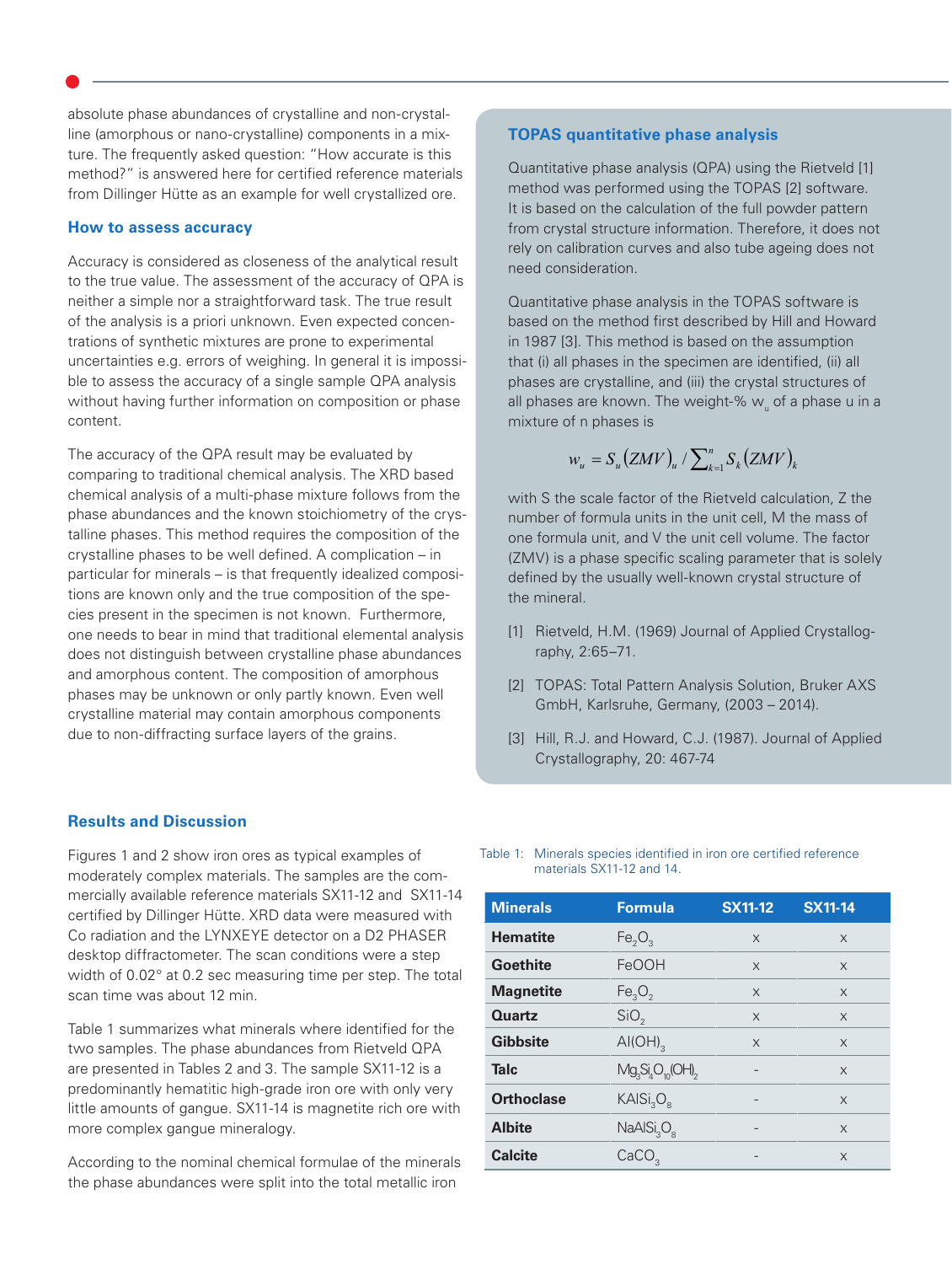content and individual oxide based chemical compositions of the non-iron bearing components. Those fractional concentrations are summarized for all minerals and compared to the well-known chemical analysis of the certified reference materials. The bias between the XRD results and the bulk chemical analysis is small and well below ±1 wt-% for both samples.

In addition to total metallic iron Fe, the amount of iron bound as bivalent oxide FeO is presented. This is of particular importance for iron producers because they belong to the major pollutants of  $CO<sub>2</sub>$ , a primary green house gas.

The amount of CO $_{\textrm{\tiny{2}}}$  emitted during the production of iron depends on the valence state of Fe in the ore which is defined by the type of mineral that hosts the metal and the concentrations of the minerals. A traditional method for the determination of the FeO content would be titration, which is a time consuming and operator prone procedure.

Both samples show good agreement of the FeO amount with the expected values. This proves XRD to be a useful tool for the fast determination of the valence state of iron ore at a time scale of a few minutes only.



Figure 1: TOPAS QPA of Dillinger Hütte iron ore certified reference material SX11-12.

|                  | $Wt-%$ |             | <b>Fe</b>                | <b>FeO</b>               | SiO <sub>2</sub>         | AI <sub>2</sub> O <sub>3</sub> |
|------------------|--------|-------------|--------------------------|--------------------------|--------------------------|--------------------------------|
| <b>Hematite</b>  | 88.30  |             | 61.76                    | $\overline{\phantom{a}}$ |                          | $\overline{\phantom{0}}$       |
| <b>Goethite</b>  | 9.57   |             | 6.02                     | $\overline{\phantom{0}}$ |                          | $\overline{\phantom{a}}$       |
| <b>Magnetite</b> | 0.95   |             | 0.68                     | 0.29                     | $\qquad \qquad -$        | $\qquad \qquad$                |
| <b>Quartz</b>    | 0.09   |             | $\overline{\phantom{a}}$ | $\overline{a}$           | 0.09                     | $\overline{\phantom{a}}$       |
| <b>Gibbsite</b>  | 1.10   |             | $\overline{\phantom{a}}$ | $\overline{\phantom{a}}$ | $\overline{\phantom{a}}$ | 0.72                           |
|                  |        |             | <b>Fe</b>                | <b>FeO</b>               | SiO <sub>2</sub>         | AI <sub>2</sub> O <sub>3</sub> |
|                  |        | <b>XRD</b>  | 68.46                    | 0.29                     | 0.09                     | 0.72                           |
|                  |        | Chem.       | 67.83                    | 0.41                     | 0.60                     | 0.70                           |
|                  |        | <b>Bias</b> | 0.63                     | $-0.12$                  | $-0.51$                  | 0.02                           |

Table 2: Chemical analysis of the Dillinger Hütte iron ore certified reference material SX11-12, derived from QPA results taking into account the nominal stoichiometry (table 1) of the phases.